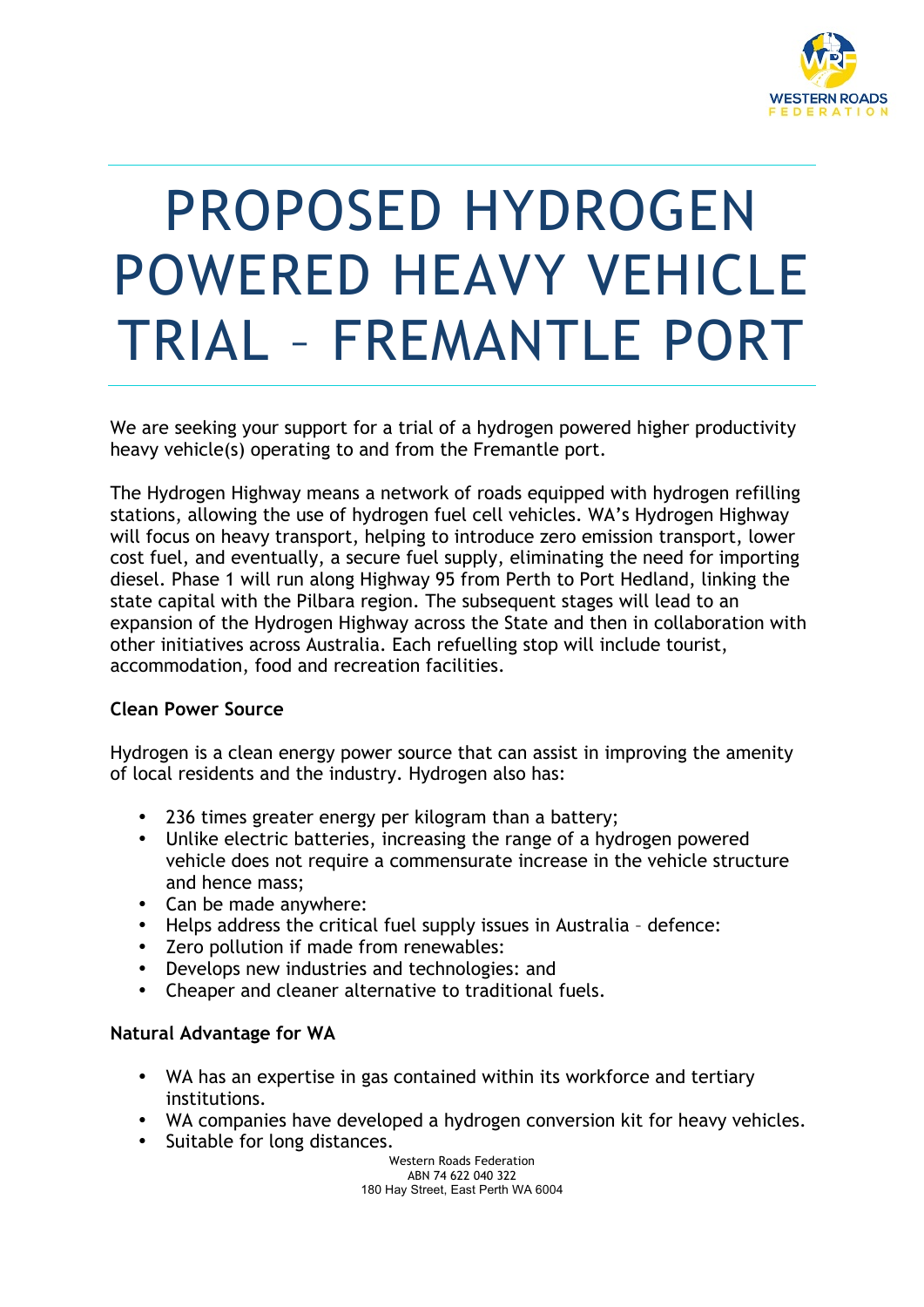

- Diversifies fuel supply.
- Creates new industries and jobs, in particular in regional areas.
- Refilling stations can be tourist hubs in regional Australia.

## **Opportunity to be a World Leader**

WA's heavy vehicle industry operates the largest on-road combinations in the world in some of the harshest conditions.

Combining these operating conditions with our natural advantage provides a realistic opportunity to be a world leader.

### **Imperative for Change**

WA relies on its road transport industry to support the state economy and its communities, including those in remote locations. The road transport industry depends on diesel. WA consumes over 25% of Australia's diesel usage, yet currently holds stores of less than 17 days of diesel, which is well below the internationally mandated 90 days. Given the increasing uncertainty in our region, WA must take action to find alternative secure fuel sources in order to mitigate its risk.

### **Why Fremantle Port?**

The inner harbour supply chain has its challenges, with one of these being to contain community impacts associated with container trucks. A trial of a hydrogen heavy vehicle is a means of testing alternate fuel vehicles in a live operating environment to not only understand the benefits of hydrogen as a vehicle fuel source, but also to understand the additional benefits hydrogen may provide in regards to noise and vehicle emissions.

### **Trial**

It is proposed to conduct a trial of a hydrogen powered heavy vehicle (s) from Fremantle port.

The trial vehicle would be a higher productivity vehicle, to help offset the operating costs incurred by the trial company.

Funding of \$496,800 Excl GST is required and is being sought from the Federal government.

The project would begin in Febraruy 2019 and the final report would be due by the end of April 2019.

### **Scope of work**

The Scope of Work is detailed below:

• Complete the initial Business Case for the hydrogen highway,